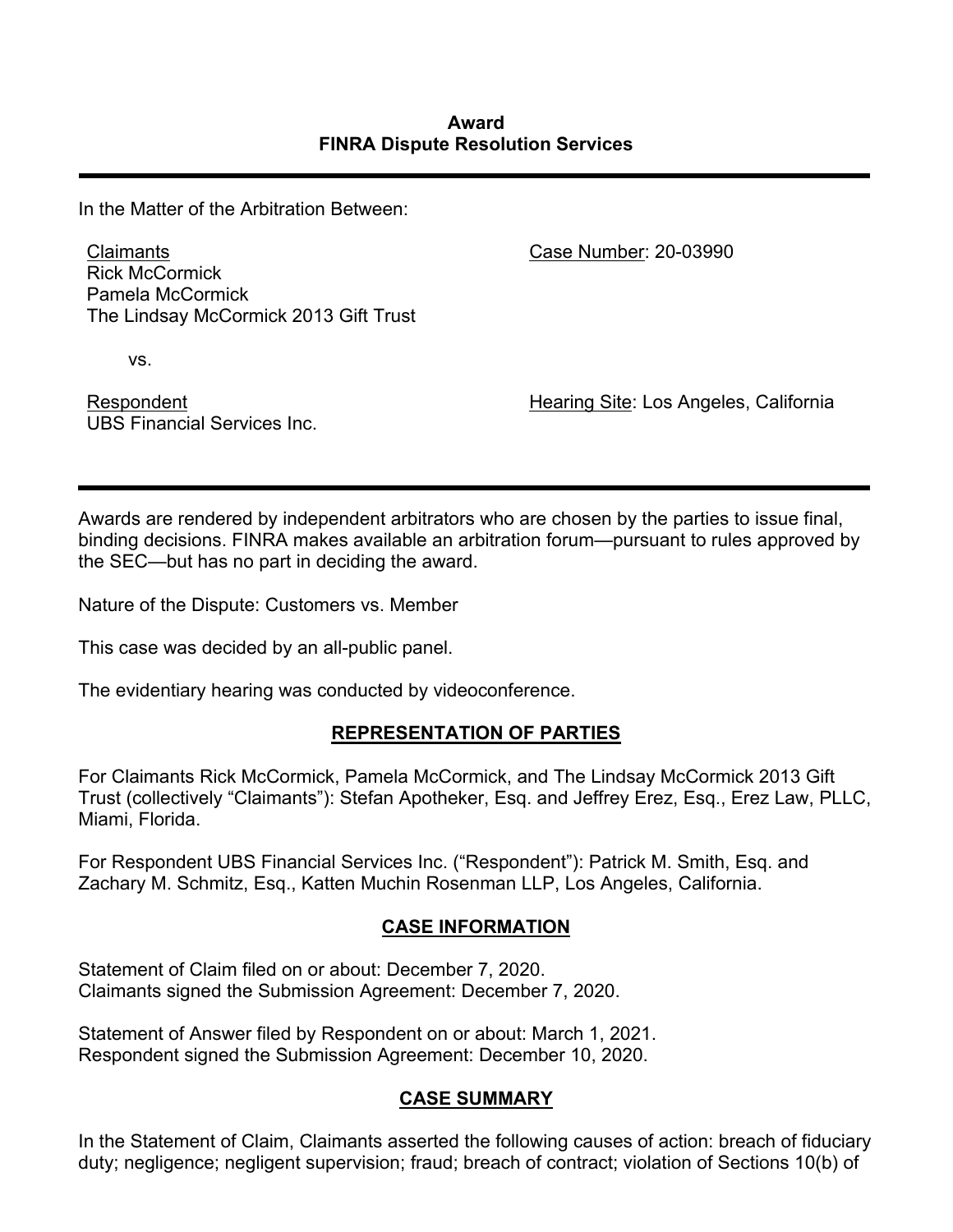FINRA Dispute Resolution Services Arbitration No. 20-03990 Award Page 2 of 5

the Securities Exchange Act and Rule 10b-5 of the Securities & Exchange Commission; and violation of the Texas Securities Act. The causes of action relate to a managed-account, options strategy product from Respondent called the Yield Enhancement Strategy ("YES").

Unless specifically admitted in the Statement of Answer, Respondent denied the allegations made in the Statement of Claim and asserted various affirmative defenses.

# **RELIEF REQUESTED**

In the Statement of Claim*,* Claimants requested:

- 1. Damages between \$1,000,000.00 and \$5,000,000.00;
- 2. Interest;
- 3. Costs;
- 4. Attorneys' fees; and
- 5. Such other and further relief as the Panel deems just and proper.

In the Statement of Answer, Respondent requested:

- 1. Dismissal of the Statement of Claim in its entirety and with prejudice; and
- 2. Such other and further relief as the Arbitrators deem just and proper.

# **OTHER ISSUES CONSIDERED AND DECIDED**

The Arbitrators acknowledge that they have each read the pleadings and other materials filed by the parties.

# **AWARD**

After considering the pleadings, the testimony and evidence presented at the hearing, and any post-hearing submissions, the Panel has decided in full and final resolution of the issues submitted for determination as follows:

- 1. Respondent is liable for and shall pay to Claimants the sum of \$900,000.00 in compensatory damages, which includes \$450,000.00 to Rick McCormick and Pamela McCormick, and \$450,000.00 to The Lindsay McCormick 2013 Gift Trust.
- 2. Respondent is liable for and shall pay to Claimants the sum of \$56,717.66 in costs.
- 3. Respondent is liable for and shall pay to Claimants the sum of \$225,000.00 in attorneys' fees pursuant to the arbitration agreement between the parties and ReliaStar Life Ins. Co. of NY v. EMC Nat. Life Co., 564 F.3d 81 at 86-87 (2nd Cir. 2009).
- 4. Respondent is liable for and shall pay to Claimants interest on the sum of the above-stated compensatory damages, costs, and attorneys' fees at the rate of 5% per annum from 60 days after publication of this award through and including the date in which full payment is made to Claimants.
- 5. Any and all claims for relief not specifically addressed herein are denied.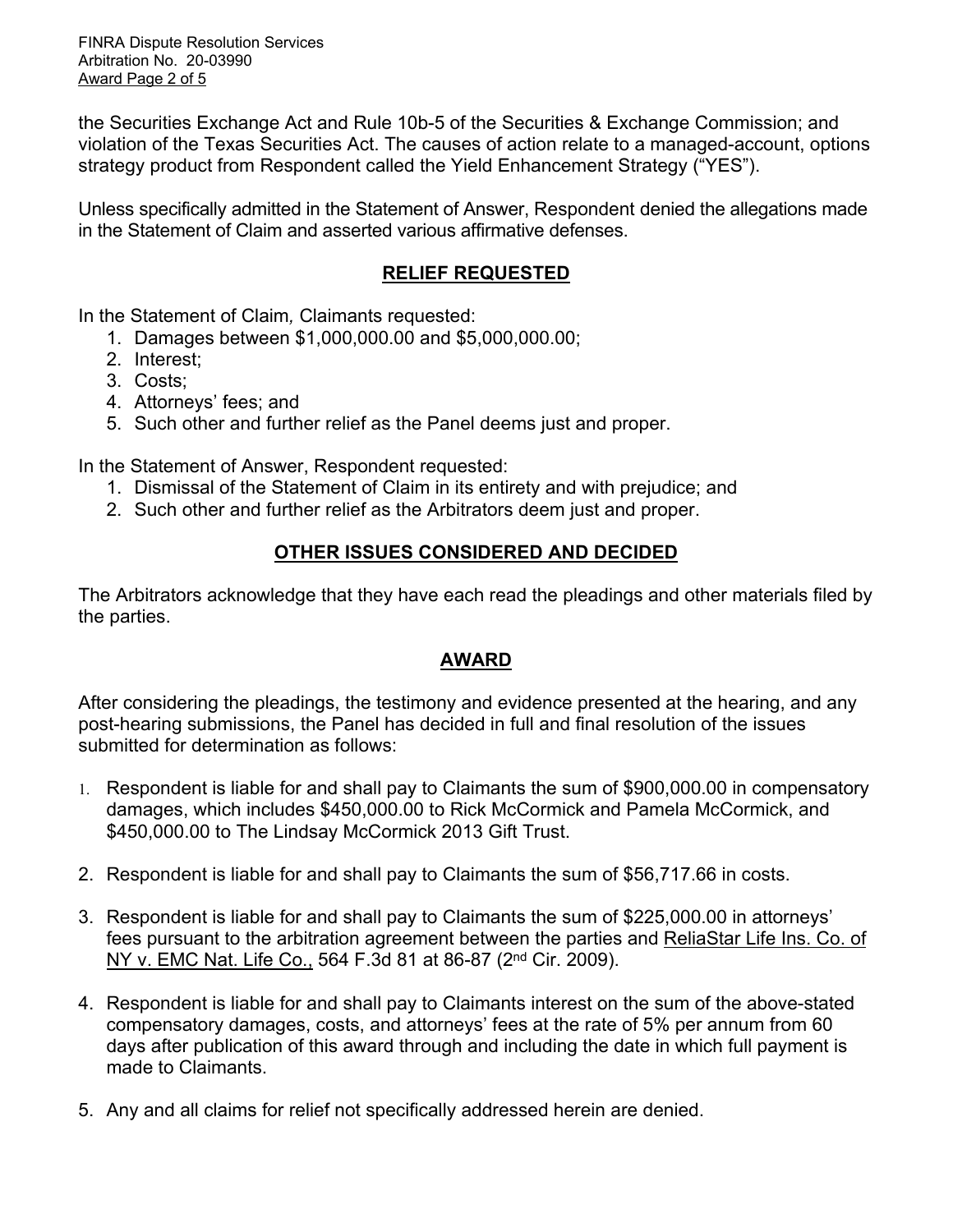FINRA Dispute Resolution Services Arbitration No. 20-03990 Award Page 3 of 5

#### **FEES**

Pursuant to the Code of Arbitration Procedure ("Code"), the following fees are assessed:

### **Filing Fees**

FINRA Dispute Resolution Services assessed a filing fee\* for each claim:

Initial Claim Filing Fee  $=$  \$ 2,000.00

*\*The filing fee is made up of a non-refundable and a refundable portion.*

#### **Member Fees**

Member fees are assessed to each member firm that is a party in these proceedings or to the member firm that employed the associated person at the time of the event giving rise to the dispute. Accordingly, as a party, Respondent is assessed the following:

| <b>Member Surcharge</b><br><b>Member Process Fee</b>                                                                                        | $=$ \$<br>$=$ \$ | 3,025.00<br>6,175.00 |
|---------------------------------------------------------------------------------------------------------------------------------------------|------------------|----------------------|
| <b>Discovery-Related Motion Fees</b><br>Fees apply for each decision rendered on a discovery-related motion.                                |                  |                      |
| Three (3) decisions on discovery-related motions on the papers<br>with one $(1)$ Arbitrator $@$ \$200.00/decision                           | $=$ \$           | 600.00               |
| Claimants submitted Two (2) discovery-related motions<br>Respondent submitted One (1) discovery-related motion                              |                  |                      |
| <b>Total Discovery-Related Motion Fees</b>                                                                                                  | $=$ \$           | 600.00               |
| The Panel has assessed \$400.00 of the discovery-related motion fees jointly and severally to<br>Claimants.                                 |                  |                      |
| The Panel has assessed \$200.00 of the discovery-related motion fees to Respondent.                                                         |                  |                      |
| <b>Contested Motion for Issuance of Subpoena Fees</b><br>Fees apply for each decision on a contested motion for the issuance of a subpoena. |                  |                      |
| One (1) decision on a contested motion for the issuance of a subpoena<br>with one Arbitrator @ \$200.00                                     | $=$ \$           | 200.00               |
| Total Contested Motion for Issuance of Subpoena Fees                                                                                        | $=$ \$           | 200.00               |
| The Panel has assessed \$100.00 of the contested motion for issuance of subpoena fees jointly                                               |                  |                      |

and severally to Claimants.

The Panel has assessed \$100.00 of the contested motion for issuance of subpoena fees to Respondent.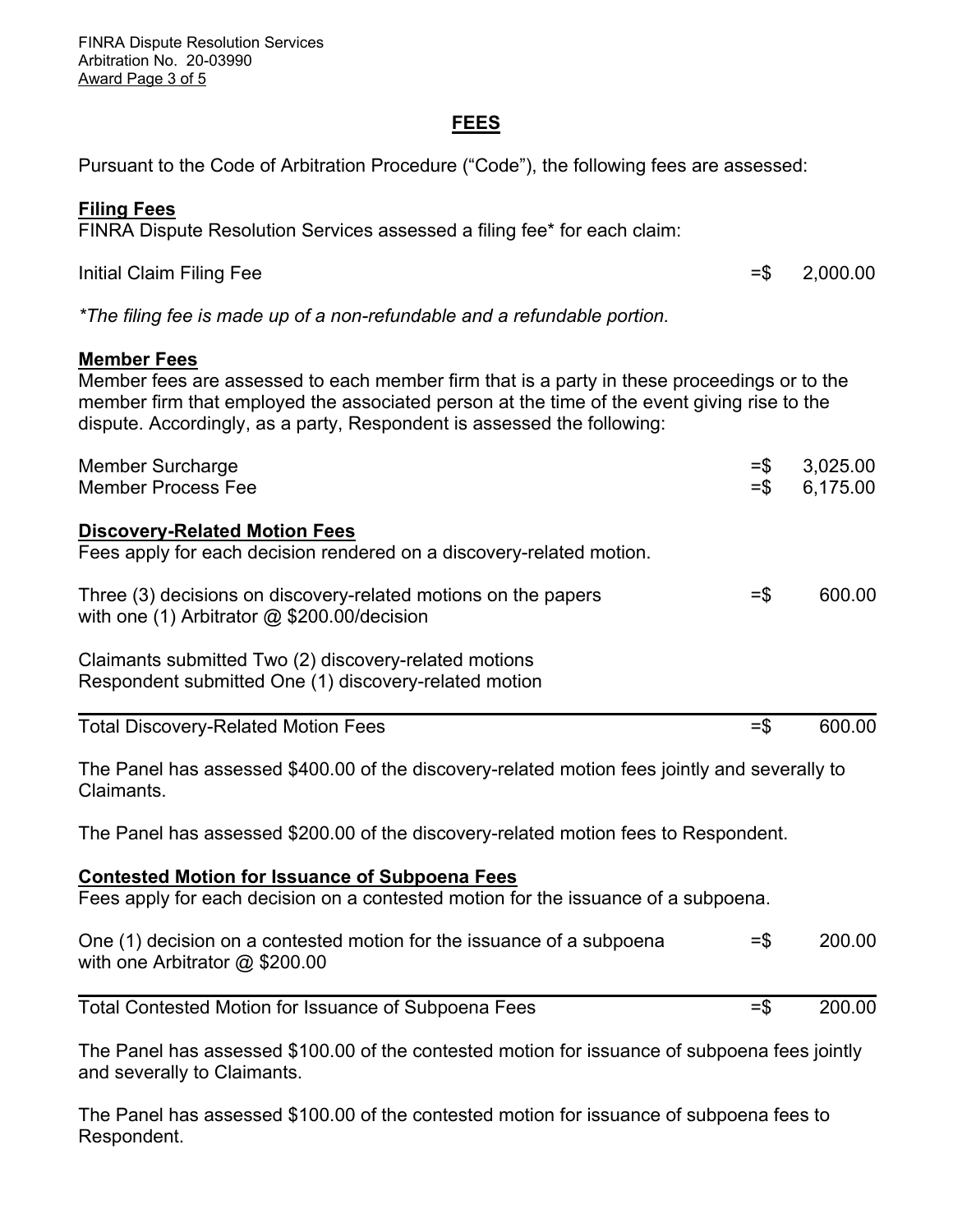## **Hearing Session Fees and Assessments**

The Panel has assessed hearing session fees for each session conducted. A session is any meeting between the parties and the Arbitrator(s), including a pre-hearing conference with the Arbitrator(s), which lasts four (4) hours or less. Fees associated with these proceedings are:

| One (1) pre-hearing session with a single Arbitrator @ \$450.00/session<br>Pre-Hearing Conference: March 21, 2022 |                                                                                                                                                                                                                                                                       | 1 session                                                                                                                                                           | $=$ \$            | 450.00    |
|-------------------------------------------------------------------------------------------------------------------|-----------------------------------------------------------------------------------------------------------------------------------------------------------------------------------------------------------------------------------------------------------------------|---------------------------------------------------------------------------------------------------------------------------------------------------------------------|-------------------|-----------|
| One (1) pre-hearing session with the Panel @ \$1,400.00/session<br>Pre-Hearing Conference: March 29, 2021         |                                                                                                                                                                                                                                                                       | 1 session                                                                                                                                                           | $=$ $\frac{2}{3}$ | 1,400.00  |
| Hearings:                                                                                                         | Twenty-Three (23) hearing sessions @ \$1,400.00/session<br>April 18, 2022<br>April 19, 2022<br>April 20, 2022<br>April 21, 2022<br>April 22, 2022<br>April 25, 2022<br>April 26, 2022<br>April 27, 2022<br>May 4, 2022<br>May 5, 2022<br>May 11, 2022<br>May 18, 2022 | 2 sessions<br>2 sessions<br>2 sessions<br>2 sessions<br>2 sessions<br>2 sessions<br>2 sessions<br>2 sessions<br>2 sessions<br>2 sessions<br>1 session<br>2 sessions | $=$ $\mathbb{S}$  | 32,200.00 |

Total Hearing Session Fees =  $\frac{34,050.00}{ }$ 

The Panel has assessed \$925.00 of the hearing session fees jointly and severally to Claimants.

The Panel has assessed \$33,125.00 of the hearing session fees to Respondent.

All balances are payable to FINRA Dispute Resolution Services and are due upon receipt.